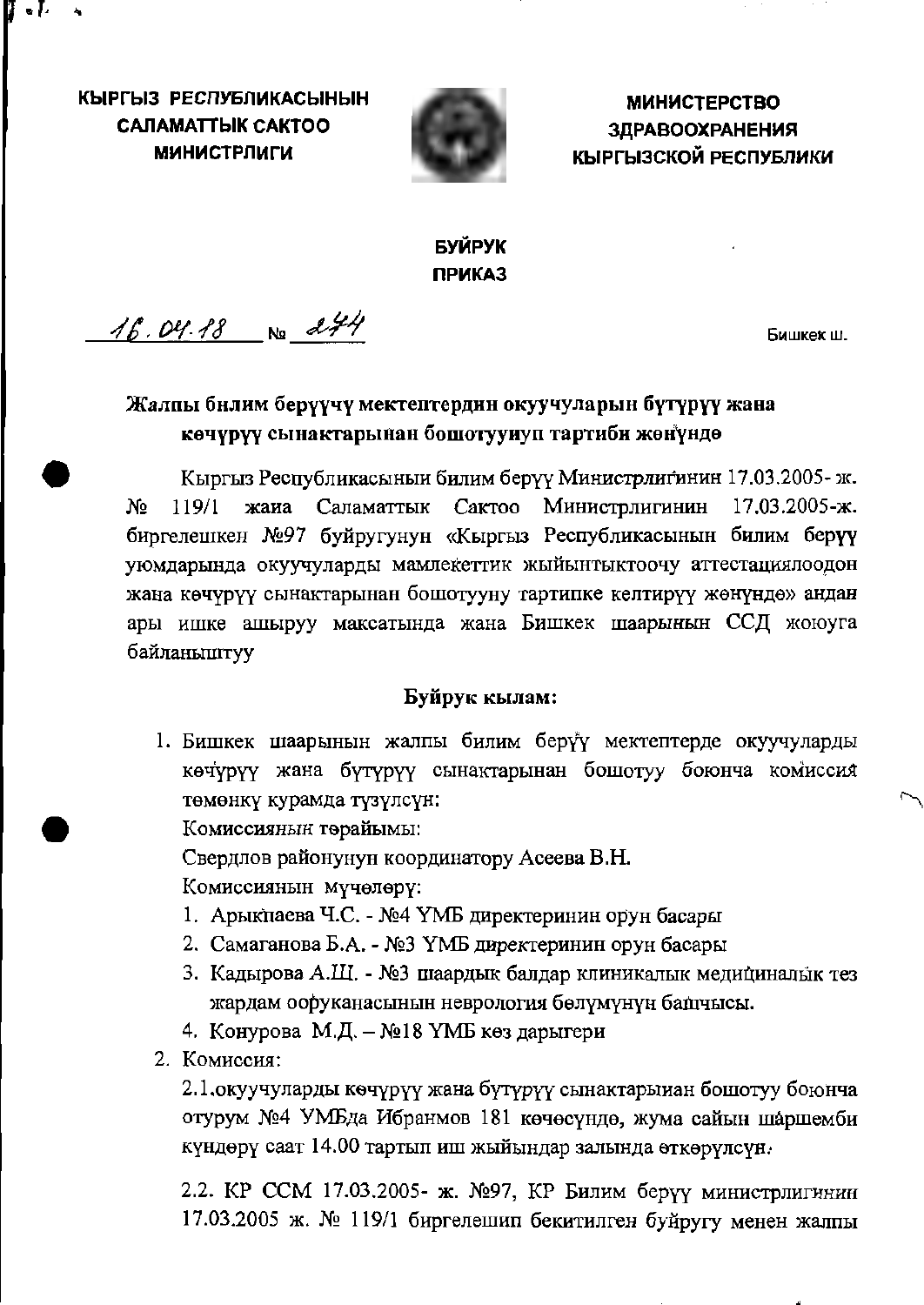билим берүү мектептердин окуучуларын көчүрүү жана бүтүрүү сынактарынан бошотууга негиздүү болгон оорулардын тизмеси жана нускамасына ылайык көчүрүү жана бүтүрүү сынактарынан бошотууну ишке ашырсын.

- 3. Бишкек шаарынын  $N<sub>2</sub>1-19$  YMB директерлерине, Темир ЖОЛ эмканасыиын башкы дарыгерине:
	- $3.1.$ окуучуларды карамагындагы уюмдарда көчүрүү жана бүтүрүү сынактарынан бошотууга тыюу салынсын.
	- $3.2.$ окуучуларды көчүрүү жана бүтүрүү экзамендеринен бошотууга оз убагында жана толук текшерүүгө контролду камсыз кылсын.
	- 4. Комиссиянын төрайымы Асеевага В.Н.:
	- $4.1.$ комиссиянын ишинин жийынтыгын МЖУжДСБ берилсин.

Мөөнөтү: 2018 жылдын 08.06. чейин.

 $4.2.$ бул буйруктун аткарылышына контролдук кылуу МЖУжДСБ начальниги С.Ш. Тойматовго берилсин.

### О порядке освобождения учащихся общеобразовательных школ от переводных и выпускных экзаменов

В целях дальнейшей реализации совместного приказа Министерства образования Кыргызской Республики от 17.03.2005 г. № 119/1 и Министерства Здравоохранения Кыргызской Республики от 17.03.2005г. № 97  $\kappa$ Oб упорядочении освобождения **OT** переводных экзаменов  $\mathbf{H}$ государственной итоговой аттестации учащихся общеобразовательных организаций КР» и в связи с ликвидацией ДЗ г. Бишкек

#### ПРИКАЗЫВАЮ:

Создать комиссию по освобождению от переводных и выпускных 1. экзаменов учащихся общеобразовательных школ г. Бишкек в следующем составе:

Председатель комиссии: Асеева В. Н. (Координатор Свердловского района)

Члены комиссии:

- 1. Арыкпаева Ч.С -зам. директор ЦСМ №4 (секретарь)
- 2. Самаганова Б.А. зам. директор ЦСМ №3
- 3. Кадырова А.Ш. Зав. неврологии ГДКБСМП №3
- 4. Конурова М.Д. окулист ЦСМ №18